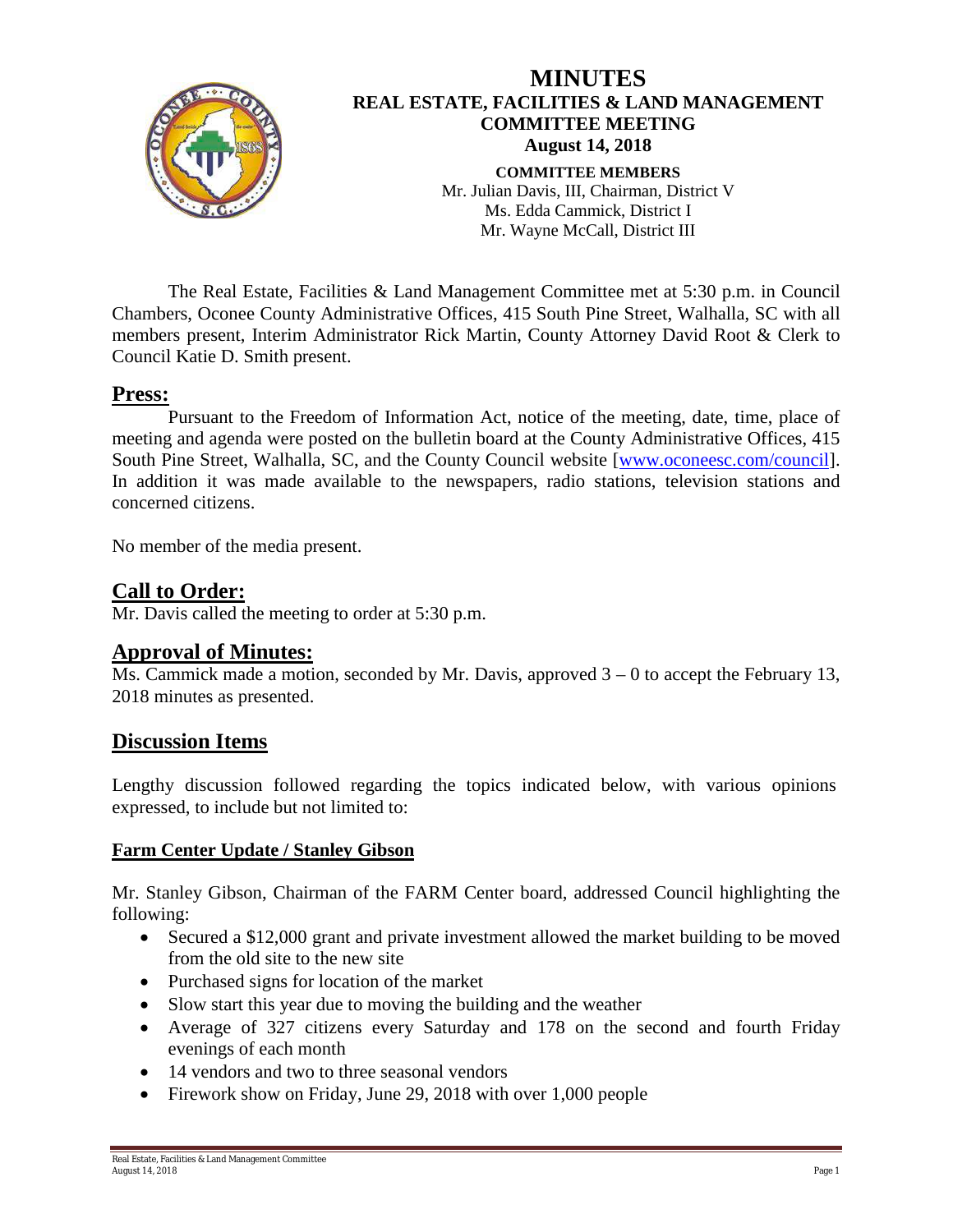- Dog Days event with Seneca Animal Shelter and Oconee Humane Society with over 500 people and several dogs were adopted
- Sponsored two beginning canning classes; one on fruits and one on pickles
- High School Rodeo event with over 900 people in attendance and over 160 youth participants
- Close to launching website; [www.farmoconee.org](http://www.farmoconee.org/) and will include the fair page and farmer's market page and will allow donations accepted online
- Fair is scheduled for September 25 September 29, 2018

Mr. Davis thanked Mr. Gibson for presentation and also for the volunteers.

Ms. Cammick noted the South Carolina Equine Council gives out small grants for advertising purposes. She noted if there is something he needs to let her know and she can put in a word. She further noted there was a successful spring horse show at the Garrison arena that brought in money and give it to various organizations that sponsor mostly equine events but also to veterinary hospitals. Discussion continued.

# **The Committee took no action on this matter at this time.**

#### **Discussion regarding asbestos removal from Fair Play School**

Mr. Davis noted Terracon completed a study [copy filed with these minutes] and while discussing the results, it was found it quite possibly was just the cafeteria area and not the entire school. Discussion continued to include:

- Lot of asbestos inside which is the majority of the cost to abate any kind of structure
- Bidding process

Mr. Davis made a motion, seconded by Ms. Cammick, to recommend the Administrator send the study to several abatement companies to properly bid for the abatement process.

Further discussion continued to include:

- Crawl space and confined spaces will require additional costs
- Roofing materials
- Asbestos must go to Anderson or Homer or if County properly bags it up, it can buried in our landfill depending on how big and how they take it out
- Not going to cost to bid out an abatement process
- Structure could potentially cost three times what it would cost to abate the cafeteria due to the size of the structure
- Procurement Department
- Single standing structure
- Cafeteria is what was talked about being saved

**Regarding the previous motion made by Mr. Davis, seconded by Ms. Cammick, it was approved 3 – 0, to recommend the Administrator send the study to several abatement companies to properly bid for the abatement process.**